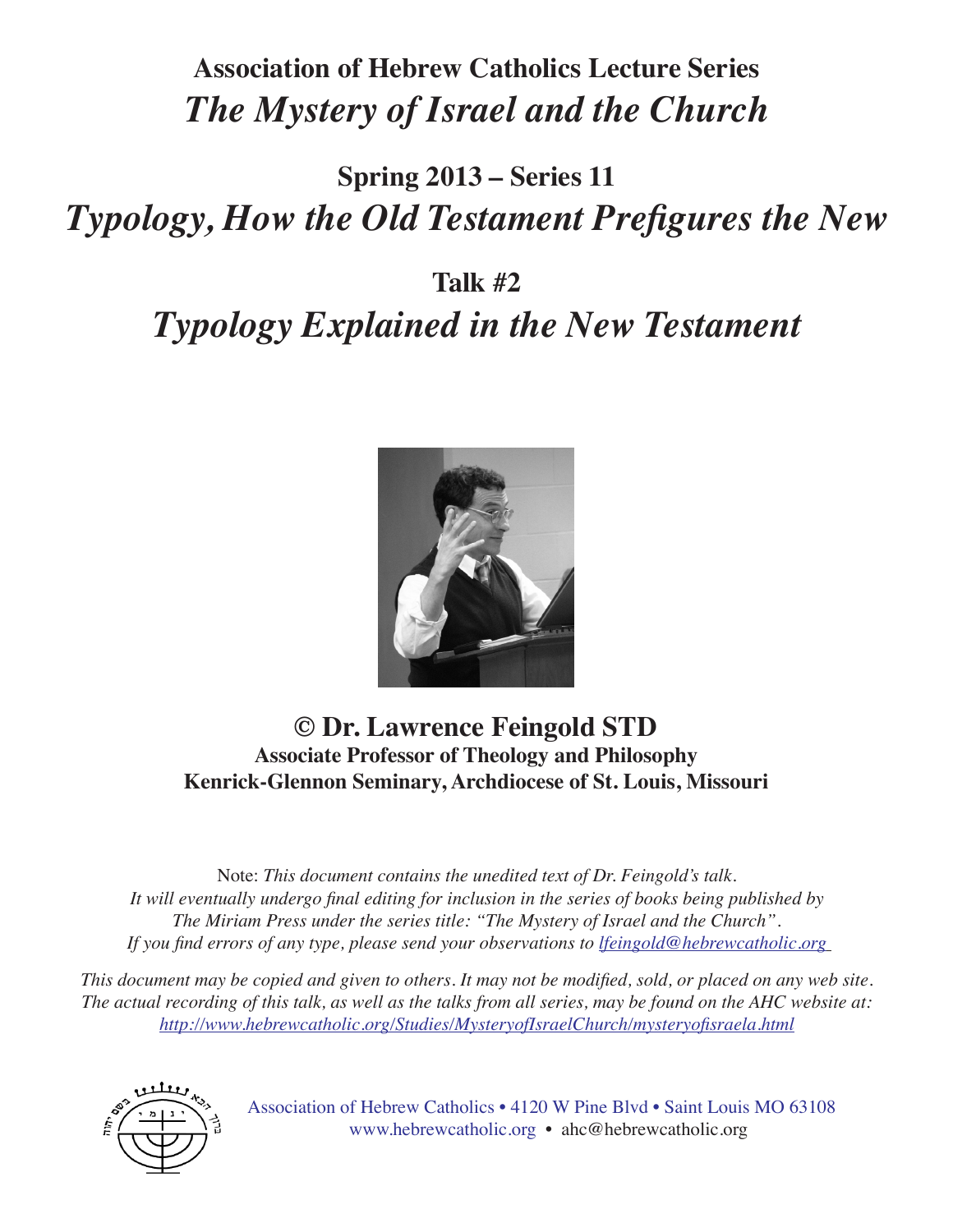### *2. Typology Explained in the New Testament*

#### **Christ Uncovers the Typological Sense of the Old Testament**

The Christian way of reading the Bible was obviously deeply shaped by Israel's way of interpreting her Scriptures. Above all, the Church inherited Israel's faith in the inspiration and inerrancy of the Old Testament, the conviction that God's great works in salvation history provide the decisive light for understanding the present and future of the People of God, and the expectation of a messianic new exodus.

However, the Church differs from the synagogue in two decisive ways. First of all, it recognizes the books of the New Testament as equally inspired by the same Spirit of Truth. Secondly, the Church reads the Old Testament Scriptures in the light of explicit faith in Jesus Christ. This faith in Christ is the key to the deepest understanding of the history of Israel, in which it is possible to see a prefiguring of the Christ, the Paschal mystery, and the Church, prepared by God from the beginning.

Jesus revealed Himself as the key to understanding the Old Testament while accompanying two disciples on the road to Emmaus. These disciples were walking sadly on Easter Sunday from Jerusalem to the village of Emmaus and discussing the events of the Passion. They were approached by Jesus Himself, who kept Himself from being recognized by them, appearing as a stranger:

And he said to them, "What is this conversation which you are holding with each other as you walk?" And they stood still, looking sad. Then one of them, named Cleopas, answered him, "Are you the only visitor to Jerusalem who does not know the things that have happened there in these days?" And he said to them, "What things?" And they said to him, "Concerning Jesus of Nazareth, who was a prophet mighty in deed and word before God and all the people, and how our chief priests and rulers delivered him up to be condemned to death, and crucified him. But we had hoped that he was the one to redeem Israel. . . . And he said to them, "O foolish men, and slow of heart to believe all that the prophets have spoken! Was it not necessary that the Christ should suffer these things and enter into his glory?" And *beginning with Moses and all the prophets, he interpreted to them in all the scriptures the things concerning himself*. 1

These two disciples had lost their faith in Jesus as the Messiah because He had died a miserable death and thus failed to "redeem Israel" in the earthly sense they were expecting. Jesus explains to them that Scripture foretells that the Messiah had to "suffer these things" and die to redeem mankind, and so enter into His glory. Part of this explanation must have consisted in an interpretation of the messianic prophecies, as in Isaiah. However, Luke says that Jesus began with Moses and interpreted to them things concerning Himself in "all the Scriptures." This makes it extremely likely that Jesus explained not only prophetic *words*, but also how the central *events* of the Old Testament prefigured His paschal mystery, which is Biblical typology. The importance of the revelation of the typological meaning of the Scriptures is brought out by the comment of the disciples on their return to Jerusalem: "Did not our hearts burn within us while he talked to us on the road, while he *opened to us the scriptures*?" (Lk 24:32).

The same lesson on the inner hidden meaning of the Old Testament was given some hours later when the disciples had returned from Emmaus to Jerusalem and gathered with the eleven Apostles in the upper room. At that moment Jesus walked through the locked doors and said: "*Shalom aleichem*." After showing them the wounds in His hands and feet, and eating in front of them, He said to them:

"These are my words which I spoke to you, while I was still with you, that *everything written about me in the law of Moses* and the prophets and the psalms *must be fulfilled."*  Then he opened their minds to understand the scriptures, and said to them, "Thus it is written, that the Christ should suffer and on the third day rise from the dead, and that repentance and fogiveness of sins should be preached in his name to all nations, beginning from Jerusalem. You are witnesses of these things."2

This text tells us that Jesus spoke not only of how the prophets spoke of His Passion, but that He began with the books of Moses, showing how they also spoke of His sufferings, death, and glory. The books of Moses contain very little direct prophecy about Christ's Passion, but they contain a great deal of symbolic prefiguring of it—in the sacrifice of Isaac, in the story of Joseph and his brothers, in the Exodus, and in various events during the wandering in the desert. Jesus must have explained not only the messianic prophecies, but also the spiritual sense of the Old Testament in general, regarding all that concerned His Passion, death, and Resurrection.<sup>3</sup>

<sup>1</sup> Lk 24:17–27.

<sup>2</sup> Lk 24:44-48

<sup>3</sup> See Paul Quay, *The Mystery Hidden for Ages in God*, 193: "After His resurrection, He declared, 'All things written in the Law of Moses and in the Prophets and in the Psalms concerning Me, must be fulfilled' (Lk 24:44). This has sometimes been taken simply as asserting that the Law and the Prophets and the Psalms made predictions concerning Jesus, fulfilled only by His death, resurrection, enthronement, and sending of the Holy Spirit. Yet, if 'fulfill' be taken in the same sense as in His Sermon on the Mount, 'I have come not to abolish them [the Law and the prophets] but to fulfill them' (Mt 5:17), then any element of prediction must be, at most, secondary. Abolition is not an alternative to fulfillment for predictions."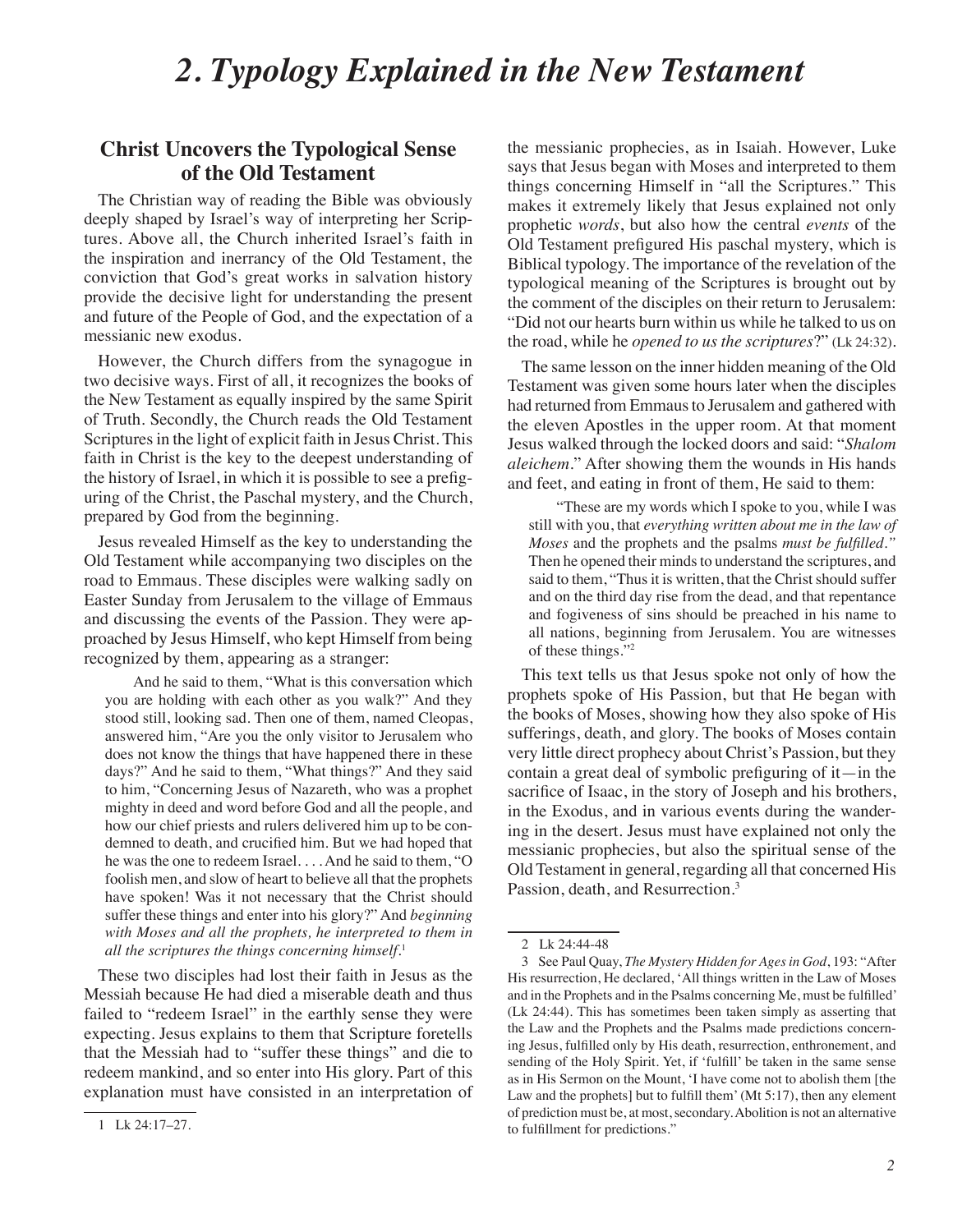How we wish we had been there with the disciples on the way to Emmaus or in the upper room to hear Jesus open the Scriptures and show how it all spoke of Him! However, though these particular discourses have not been recorded, they have certainly passed into the Tradition of the Church, molding the way that the Apostles and their successors—the early Fathers of the Church—read the Old Testament. The Christian interpretation of the Old Testament has its origin in this teaching of the Risen Christ to His disciples and Apostles.

#### *The Sign of Jonah*

On several occasions Jesus explicitly explains that persons and events in the Old Testament are types of Him. He uses this kind of typology to reveal His identity and to announce that He is greater than the types of old. One of the clearest examples is Jonah.

Some of the Pharisees were saying that He was casting out demons in the name of Beelzebul and they asked for a sign from Him to prove His divine origin. Of course, He had given very many signs already, as recorded in the Gospel. Thus He reproved them for asking for some sign above what had already been given, but promised that they would indeed be given the "sign of Jonah" (Mt 12:40–42), consisting in His death, resurrection, and the conversion of the Gentiles:

For as Jonah was three days and three nights in the belly of the whale, so shall the Son of man be three days and three nights in the heart of the earth. The men of Nineveh will arise at the judgment with this generation and condemn it; because they repented at the preaching of Jonah, and behold, something greater than Jonah is here. The queen of the South will arise at the judgment with this generation and condemn it; for she came from the ends of the earth to hear the wisdom of Solomon, and behold, something greater than Solomon is here.<sup>4</sup>

The story of Jonah is indeed very rich in the spiritual or typological sense. The prophet Jonah represents Jesus and also Israel as a whole with regard to their roles in the salvation of the Gentiles. The prophet is told by God to preach repentance to the people of Nineveh, who were enemies and persecutors of the Jews, and to warn them of their impending destruction if they remain obstinate. However, Jonah flees from God, taking a boat to Tarshish, in the extreme opposite direction from Nineveh. A great storm arises and he confesses his guilt and at his request is thrown overboard. He is swallowed by a whale, from the belly of which he prays to the Lord, who hears him and allows him to be spit up on the shore.

Christ tells us that the three days Jonah spent in the belly of the whale represents the three days the Body of Christ spent in the tomb before rising in glory. Jonah's being spit out of the whale on the third day represents the Resurrection of Christ. However, the parallel does not end there. For Jonah goes on to preach repentance to the people of Nineveh, who are not Jews, but gentiles and fierce enemies, and surprisingly they convert and repent, and the city is not destroyed. This also is part of the figure. The Apostles, as an antitype of Jonah, preach Christ to the Gentiles, represented by the people of Nineveh, and, very surprisingly, like the Ninevites, the Gentiles are converted and do penance.

Jonah is also a figure of Israel. As Jonah converted the Ninevites, so Israel has played a great part in the conversion of the Gentiles to Christianity. Indeed, Christ tells us that "salvation is from the Jews" (Jn 4:22). The Messiah was from the seed of Abraham, Isaac, Jacob, and David, and "born under the Law" (Gal 4:4). The Old Testament was given to the Jewish people and preserved, passed on, and revered by them. The Apostles, finally, were all faithful Jews commissioned to preach the Jewish Messiah to the ends of the earth.

However, there is one final aspect to the figure. Jonah is distressed by the conversion of the Ninevites because they were enemies of the Jewish people. (In fact, they later took the ten northern tribes into a captivity from which they never returned.) It is not unreasonable to see this negative attitude of Jonah as also a figure of the attitude of a large part of Israel to the conversion of the Gentiles to Christianity. And like the Ninevites, Christians have been the instrument of suffering and persecution for the Jewish people.

In short, Christ used the story of Jonah to make a prophecy about His own death, entombment, resurrection, the subsequent conversion of the nations, and the rancor between Jews and Christians that would occur afterwards. What happens in the story of Jonah is recapitulated in a higher way in the death and Resurrection of Christ and the formation of His Church from all peoples. The story of Jonah is fascinating even without seeing this spiritual sense, but it becomes far more marvelous when we read it in the light of Christ's explanation.

#### *King Solomon*

This same text (Mt 12:39–42) also alludes to Solomon as a figure of Christ, and the Queen of Sheba as a figure of the conversion of the Gentiles. Solomon is a figure of Christ through his wisdom, the building of the Temple, the territorial extent of his reign, which was the largest in the history of Israel, and the peace that it enjoyed. The fact that the Queen of Sheba came from "the ends of the earth" to hear the wisdom of Solomon prefigures how the Gentile

<sup>4</sup> See also the parallel passage in Lk 11:30, in which the aspect of the conversion of the Gentiles is especially emphasized: "For as Jonah became a sign to the men of Nineveh, so will the Son of man be to this generation."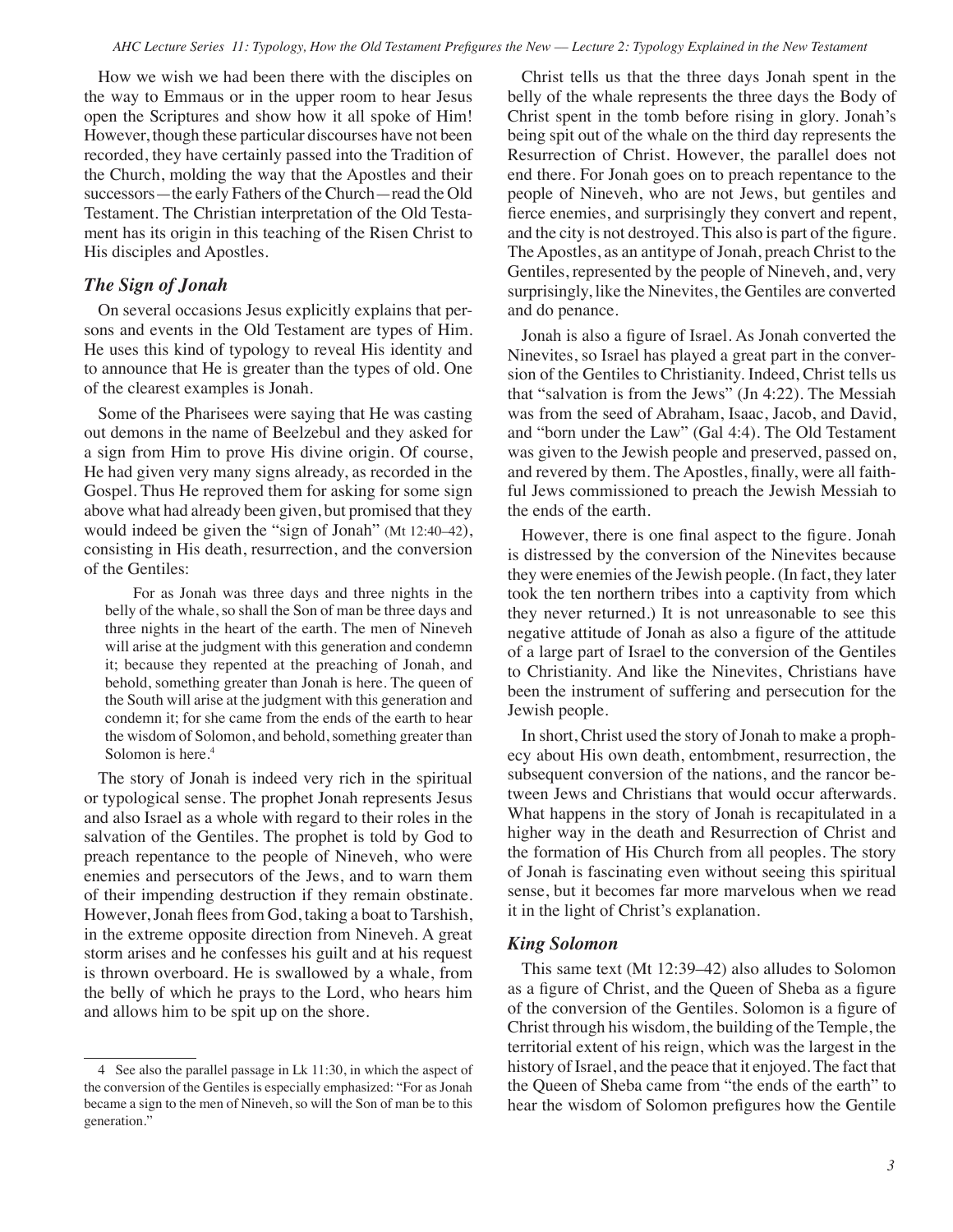nations will gradually flock to the true Temple—Christ and His Church—to hear the divine wisdom of salvation.

#### *The Serpent of Bronze*

Another example of an Old Testament narrative referred to by Jesus as a figure of Himself is Numbers 21:4–9. This text recounts an episode during the wandering of the Chosen People in the desert in which they murmured against God and Moses, complaining about the lack of the fleshpots of Egypt and expressing their loathing for the manna sent them by God. God sent fiery serpents in punishment, and the people cried out to Moses in repentance.

From Mount Hor they set out by the way to the Red Sea, to go around the land of Edom; and the people became impatient on the way. And the people spoke against God and against Moses, "Why have you brought us up out of Egypt to die in the wilderness? For there is no food and no water, and we loathe this worthless food." Then the Lord sent fiery serpents among the people, and they bit the people, so that many people of Israel died. And the people came to Moses, and said, "We have sinned, for we have spoken against the Lord and against you; pray to the Lord, that he take away the serpents from us." So Moses prayed for the people. And the Lord said to Moses, "Make a fiery serpent, and set it on a pole; and every one who is bitten, when he sees it, shall live." So Moses made a bronze serpent, and set it on a pole; and if a serpent bit any man, he would look at the bronze serpent and live.

It is a mysterious text. All those guilty of this ingratitude and afflicted by serpent bites could be healed by looking at a bronze serpent set on a pole and erected as a kind of standard. What was the significance of the bronze serpent set up on a pole? Read simply in the context of the five books of Moses, the detail of the bronze serpent makes little sense.

Jesus explained this detail in his nocturnal discussion with Nicodemus, a wealthy member of the Sanhedrin, as recorded in John 3:14–15. He said: "And as Moses lifted up the serpent in the wilderness, so must the Son of man be lifted up, that whoever believes in him may have eternal life."

The bronze serpent raised up as a sign to the penitent, and capable of giving life to him, is a figure of Christ who would be raised up on the Cross. Like the serpent, Christ on the Cross appears as a sign of suffering due to sin, but when seen through the eyes of faith, becomes the means of salvation. The difference is that the bronze serpent was a lifeless statue, working a physical cure in one instance and one place alone, whereas Christ on the Cross works the spiritual salvation of all men of all times and places, if we cooperate with His grace through faith, hope, and charity.

In addition, the serpent is a symbol of sin, and of the Tempter who drew Adam and Eve to perform the first sin. Thus the serpent bound to a pole is also a symbol of victory over sin through Christ, who Himself bore all human sin and hung on a Cross in order to redeem men from its slavery. As St. Paul says in 2 Corinthians 5:21, God "made him to be sin who knew no sin, so that in him we might become the righteousness of God."

#### *The Bread of Life*

In the Bread of Life discourse in John 6, Jesus presents Himself as the true bread from heaven. His listeners give Him a suitable occasion for this teaching by asking Him whether He would give them a sign similar to the manna in the desert.

Jesus then said to them, "Truly, truly, I say to you, it was not Moses who gave you the bread from heaven; my Father gives you the true bread from heaven. For the bread of God is that which comes down from heaven, and gives life to the world." They said to him, "Lord, give us this bread always." Jesus said to them, "I am the bread of life; he who comes to me shall not hunger, and he who believes in me shall never thirst."5

Jesus thus indicates that the manna that fed the Israelites in the wilderness for forty years was a figure of the spiritual nourishment He would give the world through the sacrament of His Body and Blood. Furthermore, He clearly states that the type falls immeasurably short of the Antitype, which is the Eucharist. Only the Eucharist is the "*true* bread from heaven." The type was a great sign, for it was literally bread that came physically down from heaven like dew to nourish the Israelites physically in their pilgrimage in the desert. Christ's Body and Blood in the Eucharist is a spiritual bread—being Christ, true God and true man—that nourishes the faithful not physically, but in sanctifying grace and charity, by which we gain access to eternal life. Christ's Body continues to come to us "from heaven" through transubstantiation, by which He who sits now in heaven at the right hand of the Father is truly and substantially present in the Eucharist under the appearances of bread and wine.

#### **Typology in the Letters of St. Paul and the Catholic Epistles**

#### *The Spiritual Sense of the Old Testament According to St. Paul*

St. Paul refers to the spiritual sense of the Old Testament in an interesting text from 1 Corinthians 10:1–11, in which he speaks about the moral sense of the wandering of the Chosen People in the desert for forty years:

For I would not have you ignorant, brethren, that our fathers were all under the cloud, and all passed through the sea. And all in Moses were baptized, in the cloud, and in the sea. And all ate the same spiritual food, and drank the same spiritual drink (for they drank from the spiritual rock which followed them, and the rock was Christ). Yet with most of

<sup>5</sup> Jn 6:32–35.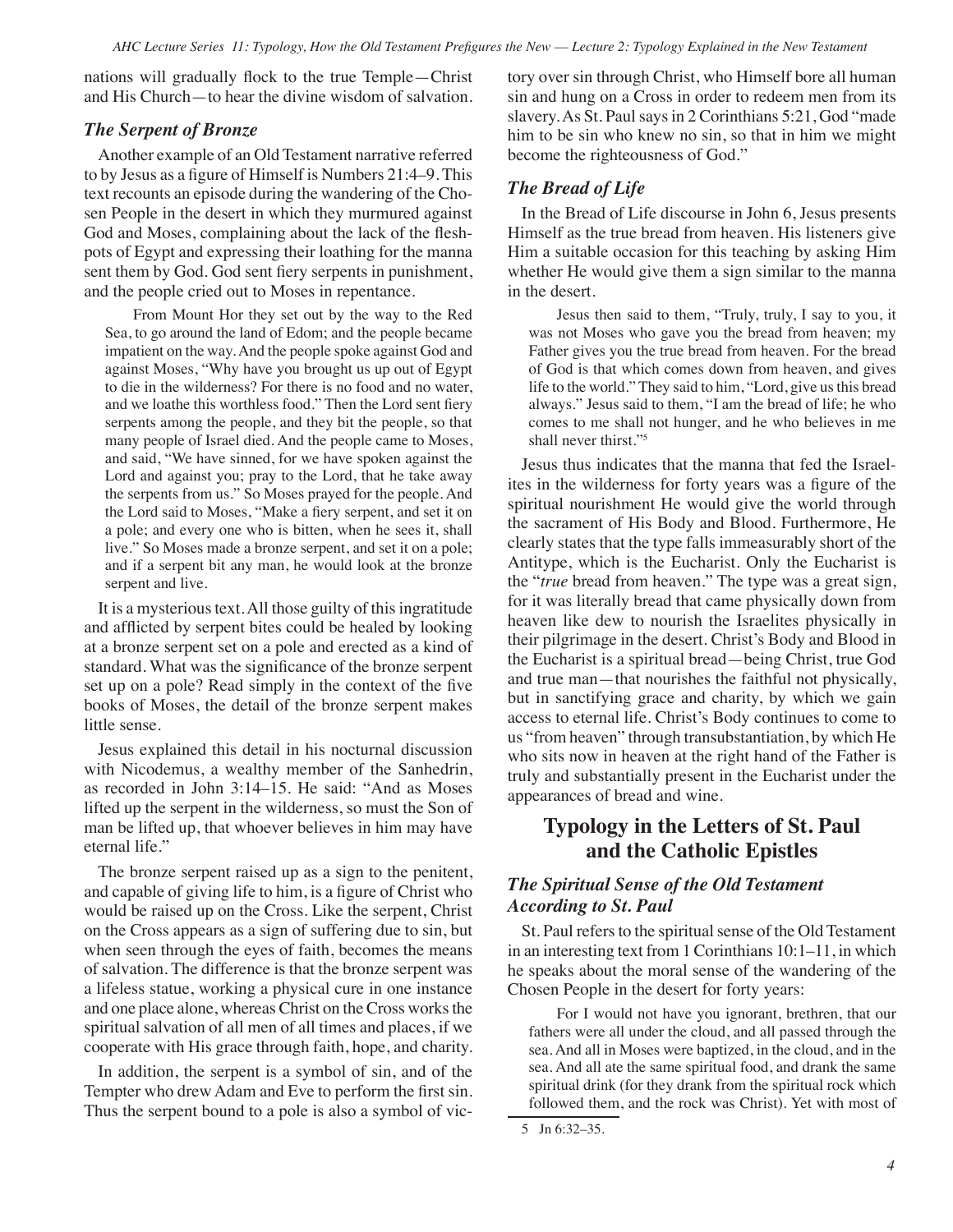them God was not well pleased, for "they were laid low in the desert." Now these things *came to pass as examples to us*, that we should not lust after evil things even as they lusted. And do not become idolaters, even as some of them were. . . . Neither let us tempt Christ, as some of them tempted, and perished by the serpents. Neither murmur, as some of them murmured, and perished at the hands of the destroyer. Now *all these things happened to them as a type, and they are written for our correction*, upon whom the final age of the world has come.<sup>6</sup>

St. Paul affirms that the Israelites in the Exodus in some sense mysteriously received a prefiguration of the mysteries of Christ revealed and sacramentally given in the New Testament. The figures of the crossing of the Red Sea, the pillar of cloud, the manna, the water from the rock, "embodied a hidden presence of the future mystery, they implied a mysterious participation in its reality."7

St. Paul also explains the typological moral sense of the repeated rebellions of the Chosen People during their forty-year sojourn in the desert. Because of the infidelity of the Israelites, God punished them by prolonging their stay in the desert for two generations, so that all but two of the original Israelites who left Egypt died without entering the Promised Land. St. Paul says this happened to them to serve as a lesson to Christians of the necessity of vigilance and of resistance to temptation. The Israelites were allowed to fall into a series of archetypical sins of rebellion, followed by exemplary punishments, to provide a graphic example of spiritual sins. Just as the first generation of Israelites perished in the desert for lack of docility to God, so it may happen that Christians fail to reach the spiritual Promised Land through the same cause.

The last sentence of this text of St. Paul—"*all these things happened to them as a type, and they are written for our correction*"—is the most explicit Biblical statement affirming the principle of typological interpretation. Both Patristic exegesis and the liturgical usage of the Old Testament are founded on this principle.<sup>8</sup> Its significance extends far beyond the particular use that St. Paul made of it in the preceding verses, for it is the general or universal principle behind the typological interpretation of the Old Testament.

#### *Typology of the Passover According to 1 Corinthians 5:6–8*

In 1 Corinthians 5:6–8, St. Paul interprets the unleavened bread in the Jewish Passover as a type of the Christian life:

Do you not know that a little leaven leavens the whole lump? Cleanse out the old leaven that you may be a new lump, as you really are unleavened. For Christ, our paschal lamb, has been sacrificed. Let us, therefore, celebrate the festival, not with the old leaven, the leaven of malice and evil, but with the unleavened bread of sincerity and truth.

#### Joseph Ratzinger comments:

Here the two essential elements of the Old Testament Pasch appear: the sacrificial lamb and the unleavened bread; thus appears the Christological basis and the anthropological, behavioral implications of the sacrifice of Christ. If the lamb anticipates Christ, so the bread becomes the symbol of Christian existence. The unleavened bread becomes the sign of a new beginning: to be a Christian is described as a permanent feast whose source is this new life. One could speak of an interpretation of the Old Testament Pasch that is at the same time Christological and existential.9

#### *The Allegory of the Two Covenants in Galatians 4*

According to St. Paul in the Letter to the Galatians, the Law of Moses is essentially a kind of pedagogy leading towards faith in Christ. The newly evangelized Gentile Christians of Galatia had been persuaded by certain Jewish Christians that they needed to observe the ceremonial rites of the Law of Moses in addition to the precepts of Christ in order to be saved. St. Paul wrote his letter to them, explaining that these ceremonial rites were not obligatory for them, since they are but a figure of the realities they had received through faith in Christ, in which the Old Testament was completely fulfilled. To observe the ceremonial law of the Old Testament after the coming of the Messiah would be to continue to use the figures when the reality represented by the figures—Christ and His Redemption of mankind—had been revealed and accomplished, giving rise to a new and everlasting covenant.

He says in Galatians 3:23–25: "Now before faith came, we were confined under the law, kept under restraint until faith should be revealed. So that the law was our tutor until Christ came, that we might be justified by faith. But now that faith has come, we are no longer under a tutor." Later, in Galatians 4:21–31, he applies Biblical typology in service of his argument that they were not to observe the Law of Moses:

Tell me, you who desire to be under law, do you not hear the law? For it is written that Abraham had two sons, one by a slave and one by a free woman. But the son of the slave was born according to the flesh, the son of the free woman through promise. Now this is an allegory: these women are

<sup>6</sup> Confraternity of Christian Doctrine translation (New York: Benziger Bros., 1958). As always in scriptural quotes, italics are mine.

<sup>7</sup> Bertrand De Margerie, S.J., *An Introduction to the History of Exegesis*, 1:8.

<sup>8</sup> See De Margerie, S.J., *History of Exegesis*, 1:7: "Such a principle, set forth so broadly and without limitation, constitutes the inspired basis of patristic exegesis, even if the latter occasionally abused it." See also Pierre Grelot, *Sens chrétien de l'Ancien Testament: esquisse d'un traité dogmatique* (Tournai, Belgium: Desclée, 1962), 25–26.

<sup>9</sup> Joseph Ratzinger, "Eucharist and Mission," *Irish Theological Quarterly* 65 (2000): 250-51.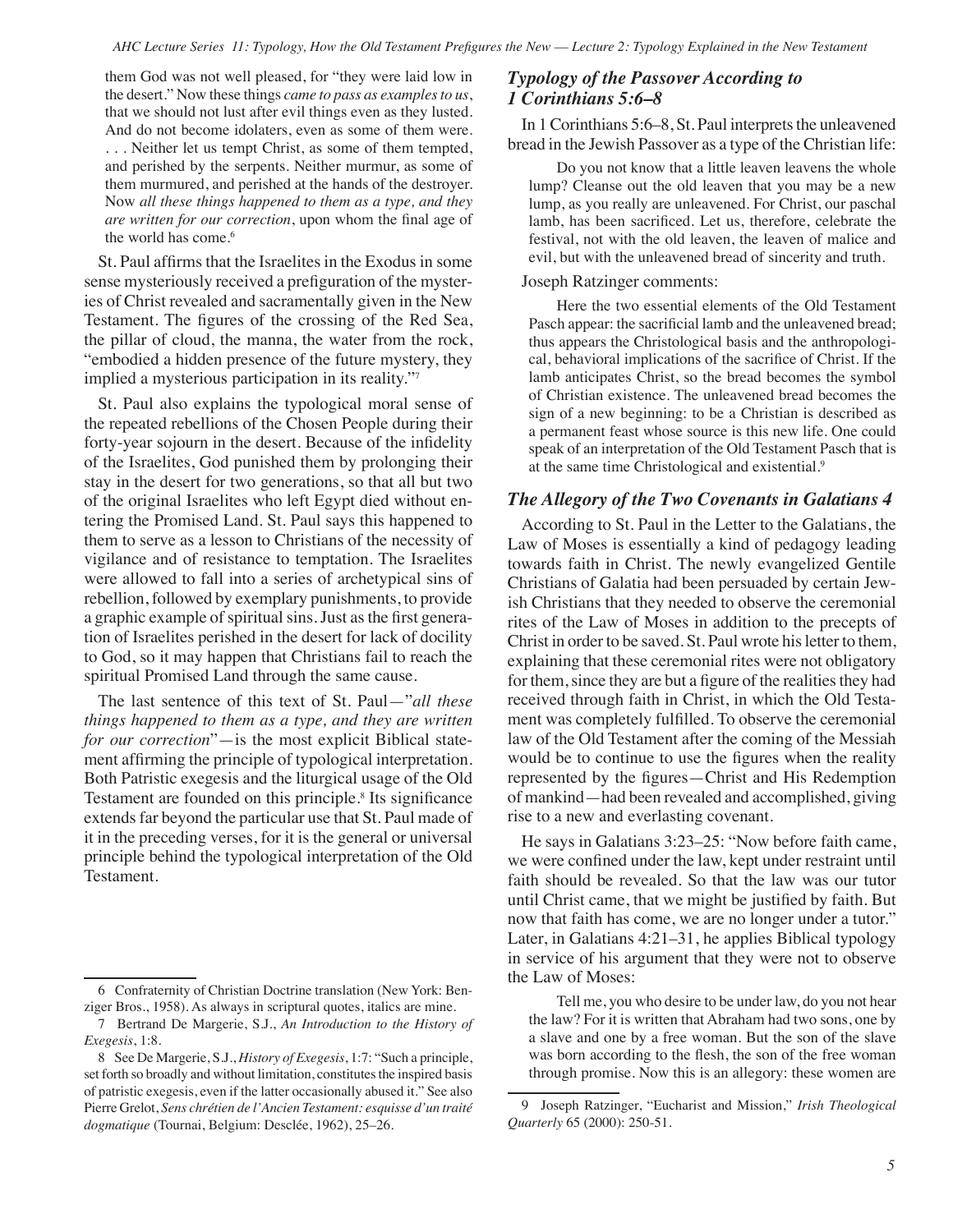two covenants. One is from Mount Sinai, bearing children for slavery; she is Hagar. Now Hagar is Mount Sinai in Arabia; she corresponds to the present Jerusalem, for she is in slavery with her children. But the Jerusalem above is free, and she is our mother. For it is written, "Rejoice, O barren one who does not bear; break forth and shout, you who are not in travail; for the children of the desolate one are many more than the children of her that is married." Now we, brethren, like Isaac, are children of promise. But as at that time he who was born according to the flesh persecuted him who was born according to the Spirit, so it is now. But what does the scripture say? "Cast out the slave and her son; for the son of the slave shall not inherit with the son of the free woman." So, brethren, we are not children of the slave but of the free woman.

St. Paul teaches that Isaac, physically the forefather of the Jewish people, nevertheless allegorically represents the Church, the heavenly Jerusalem; whereas Ishmael, physically the forefather of Arab nations, allegorically represents the synagogue, the physical Jerusalem that is here below. The Church is here said to be free in that she possesses the spiritual realities—the channels of grace to attain to heaven—that were only prefigured in the Old Covenant.

This is not to denigrate the dignity of the Chosen People. Their dignity consists in being specially prepared to receive the Messiah and Redeemer, and for this reason they were under the tutorship of the Law, which was an *immense privilege*. Nevertheless, the Old Covenant was never meant to be an end in itself, but was always conceived by God as a preparation for the Church that was to issue from it.

St. Paul speaks of the Old Covenant as a servant, the child of a bondwoman, in the sense that, although it prepared for the Church and symbolically represented it, it did not yet attain to "the glorious freedom of the sons of God." It did not have the seven glorious sacraments of the New Law, which not only represent grace, but actually confer grace to all those who pose no obstacle to its action. The Old Covenant is allegorically a "bondwoman" because it attained only to the figure and not to the reality signified by the figure, which is sanctifying grace, the treasure of the Church.

#### *Adam as a Figure of Christ*

Another crucial Pauline text that serves as a foundation for typology is the understanding of Christ as the "new Adam" in Romans 5:14: "Yet death reigned from Adam to Moses, even over those whose sins were not like the transgression of Adam, who was a *type* of the one who was to come." Here St. Paul shows that Adam is the type of Christ in two contrary ways. Adam's headship over humanity as the first man is a figure of Christ's headship as the Head of redeemed humanity. But whereas Adam's headship brought death to all men, Christ's headship brings eternal life to all who are incorporated into Him.

As will be seen below, this Pauline typology of Christ as the new Adam will become the exemplar of the early Christian typology of Mary as the New Eve. The Marian typology follows the same pattern of likeness to Eve in being a universal mother, but opposition to her in the fruit of that maternity.

Another Pauline text, Ephesians 5:31–32, refers to the marriage of Adam and Eve as a figure of the union of Christ and His Church: "'For this reason a man shall leave his father and mother and be joined to his wife, and the two shall become one flesh.' This mystery is a profound one, and I am saying that it refers to Christ and the church."

#### *The Incarnation as the Archetype of the Christian Life According to St. Paul*

St. Paul not only views events of the Old Testament as types of Christ and the Christian life, but he also sees the Incarnation and the mysteries of Christ's life as types (or better: archetypes) or exemplars of the entire Christian life. In two principal texts St. Paul presents the event of the Incarnation as the archetype of the Christian life.

The famous Christological hymn in Philippians 2:2–9 presents the self-emptying of Christ in the Incarnation as the archetype of all Christian humility. Thus the Christian moral life is fundamentally Christological, and consists in participating in the great Exemplar:

Complete my joy by being of the same mind, having the same love, being in full accord and of one mind. Do nothing from selfishness or conceit, but in humility count others better than yourselves. Let each of you look not only to his own interests, but also to the interests of others. Have this mind among yourselves, which was in Christ Jesus, who, though he was in the form of God, did not count equality with God a thing to be grasped, but emptied himself, taking the form of a servant, being born in the likeness of men. And being found in human form he humbled himself and became obedient unto death, even death on a cross. Therefore God has highly exalted him and bestowed on him the name which is above every name.

In a similar way, when St. Paul wishes to exhort the Corinthians to generosity in aiding the Christians in Judea, he grounds his exhortation in the exemplar of the Incarnation: "For you know the grace of our Lord Jesus Christ, that though he was rich, yet for your sake he became poor, so that by his poverty you might become rich" (2 Cor 8:9).

#### *Christ Recapitulates All Things: Summary of Typology in Ephesians 1:9-10*

In Ephesians 1:9–12, St. Paul gives not merely an example of typology, as in the texts above, but rather summarizes the theory behind all typology, when he speaks of Christ as *recapitulating* all things:

For he has made known to us in all wisdom and insight the mystery of his will, according to his purpose which he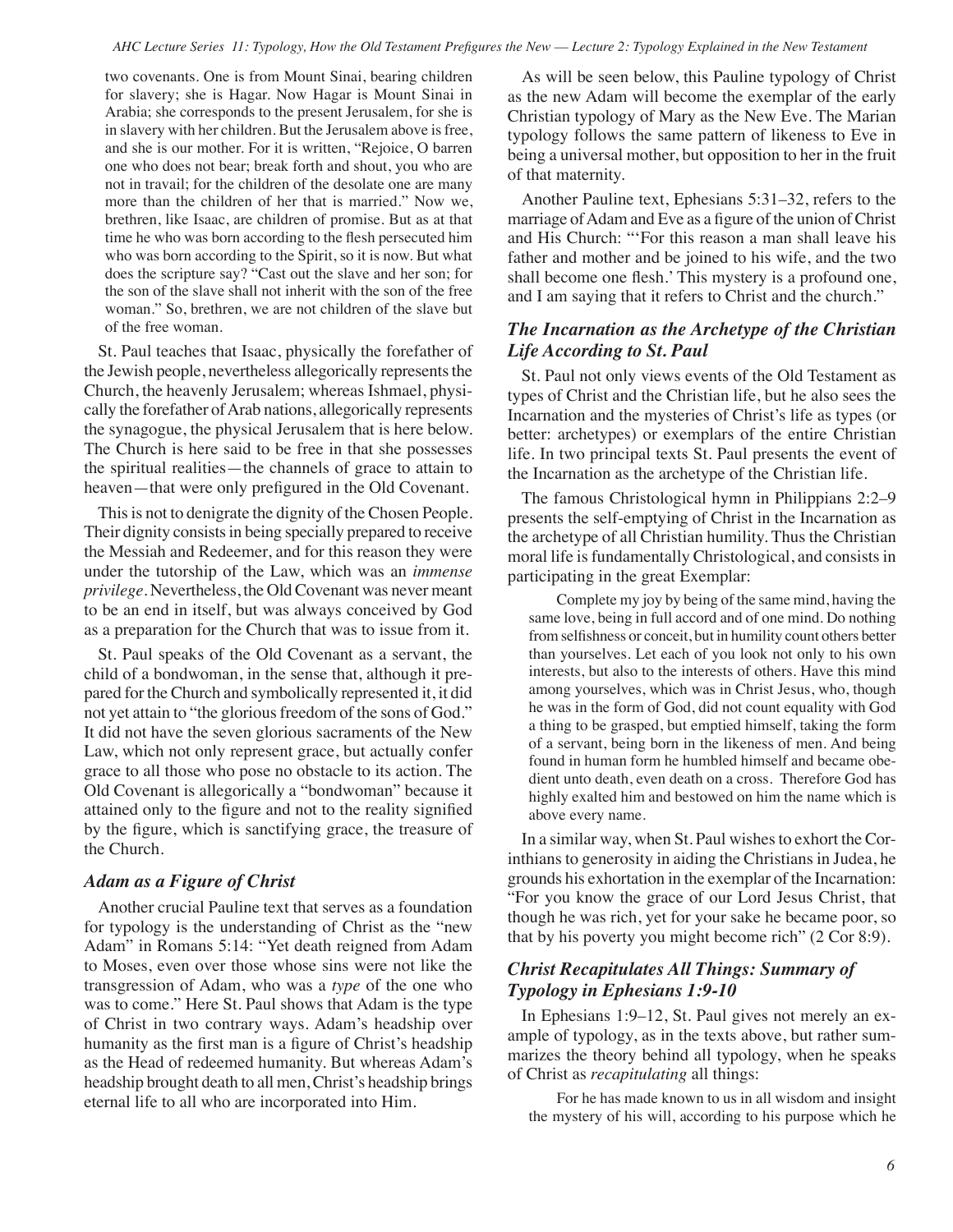set forth in Christ as a plan for the fulness of time, to *unite all things in him*, things in heaven and things on earth. In him, according to the purpose of him who accomplishes all things according to the counsel of his will, we who first hoped in Christ have been destined and appointed to live for the praise of his glory.

The Greek word in Ephesians 1:10 that the RSV translates as "unite" is literally "recapitulate." This means "to bring things back to their head." Christ recapitulates all things in Himself by being the Antitype for all of salvation history. Everything before the Incarnation was a preparation for and prefigurement of Christ, and everything after Him is to be conformed to His image in the Church, which shall finally be brought into the splendor of His glory. Christ is the Antitype both of what came before (allegorical sense) and what comes afterward (moral and anagogical senses). Christ can be the recapitulation of everything because in His Person He unites two natures: human and divine. Through His humanity He recapitulates human history, especially the history of Israel. Through His divine nature He recapitulates and is the exemplar of the glory of which He makes us partakers, in the Church and in heaven.

St. Irenaeus put great emphasis on this notion of "recapitulation" in *Against the Heresies*, and it becomes perhaps the key element of his theological synthesis. He stresses that Christ recapitulates salvation history, for it was all modeled on Him as the Exemplar:

But when He became flesh and was made man, He recapitulated the long history of men in Himself, granting us salvation in brief compass, so that what we had lost in Adam, i.e., to be, according to the image and likeness of God, this we might recover in Christ Jesus.<sup>10</sup>

#### And again:

There is, then, one God, the Father, . . . and there is one Christ Jesus our Lord, who came throughout the entire dispensation and who recapitulated in Himself all things. Among these "all things" is also man, the moulded figure of God. So, He has recapitulated man also in Himself, the Invisible become visible, the Incomprehensible, comprehensible, the Impassible, capable of suffering, the Word, man, recapitulating all things in Himself so that, just as the Word of God has the primacy among supercelestial and spiritual and invisible beings, so also He should be first among visible and corporeal beings and, taking into Himself this primacy and also giving Himself as head to the Church, He might draw all things to Himself at a suitable season.<sup>11</sup>

#### *Christ's Passion and Resurrection Is the Type of Christian Baptism*

In Romans 6:3–11, St. Paul presents Christ's paschal mystery as the type or exemplar of Christian Baptism, which is a participation in Christ's death and Resurrection. Through Baptism the Christian dies, crucified with Christ, to the old man, and rises to a supernatural life animated by sanctifying grace, on the pattern of Christ's Resurrection:

Do you not know that all of us who have been baptized into Christ Jesus were baptized into his death? We were buried therefore with him by baptism into death, so that as Christ was raised from the dead by the glory of the Father, we too might walk in newness of life. For if we have been united with him in a death like his, we shall certainly be united with him in a resurrection like his. We know that our old self was crucified with him so that the sinful body might be destroyed, and we might no longer be enslaved to sin. For he who has died is freed from sin. But if we have died with Christ, we believe that we shall also live with him. . . . So you also must consider yourselves dead to sin and alive to God in Christ Jesus.

The implication is that the entire sacramental life of the Christian is typological. The mysteries of Christ's life are the exemplar or archetype of the spiritual life of the Christian, in which the Christian mystically or spiritually shares. Christ accomplished these mysteries for us so that we could be incorporated into them.

#### *Christ's Resurrection Is the Type of Our Future Resurrection (Anagogical Sense)*

In a similar way, Christ's Resurrection is the archetype of our future Resurrection. In 1 Corinthians 15, St. Paul develops this anagogic typology at length and with great power. His concern here is to correct a heretical view present among some of the faithful in Corinth—influenced by a Platonic conception—that the promised Resurrection is a purely spiritual affair. They apparently did not dare directly question the physical Resurrection of Christ. Nevertheless, St. Paul saw that a doubt about the future physical general Resurrection of the faithful implied a corresponding unexpressed doubt about the historical physical Resurrection of Christ, who is the "first fruit of the dead," the victor over sin and death. To counter this doubt, St. Paul develops the intrinsic connection between the Resurrection of Christ and the general resurrection of the dead:

Now if Christ is preached as raised from the dead, how can some of you say that there is no resurrection of the dead? But if there is no resurrection of the dead, then Christ has not been raised. . . . But in fact Christ has been raised from the dead, the first fruits of those who have fallen asleep. For as by a man came death, by a man has come also the resurrection of the dead. For as in Adam all die, so also in Christ shall all be made alive. But each in his own order: Christ the first fruits, then at his coming those who belong to Christ.<sup>12</sup>

Christ's Resurrection and the general resurrection of the just are so intimately connected that denial of one implies a denial of the other. For everything worked by Christ is for the sake of His Mystical Body, the Church. Christ's

<sup>10</sup> St. Irenaeus, *Adversus Haereses* 3.18.1, translation in Paul Quay, *Mystery Hidden for Ages in God*, 193.

<sup>11</sup> St. Irenaeus, *Adversus Haereses* 3.16.16–17, in Quay, *Mystery Hidden for Ages in God*, 191–192.

<sup>12 1</sup> Cor 15:12–23.